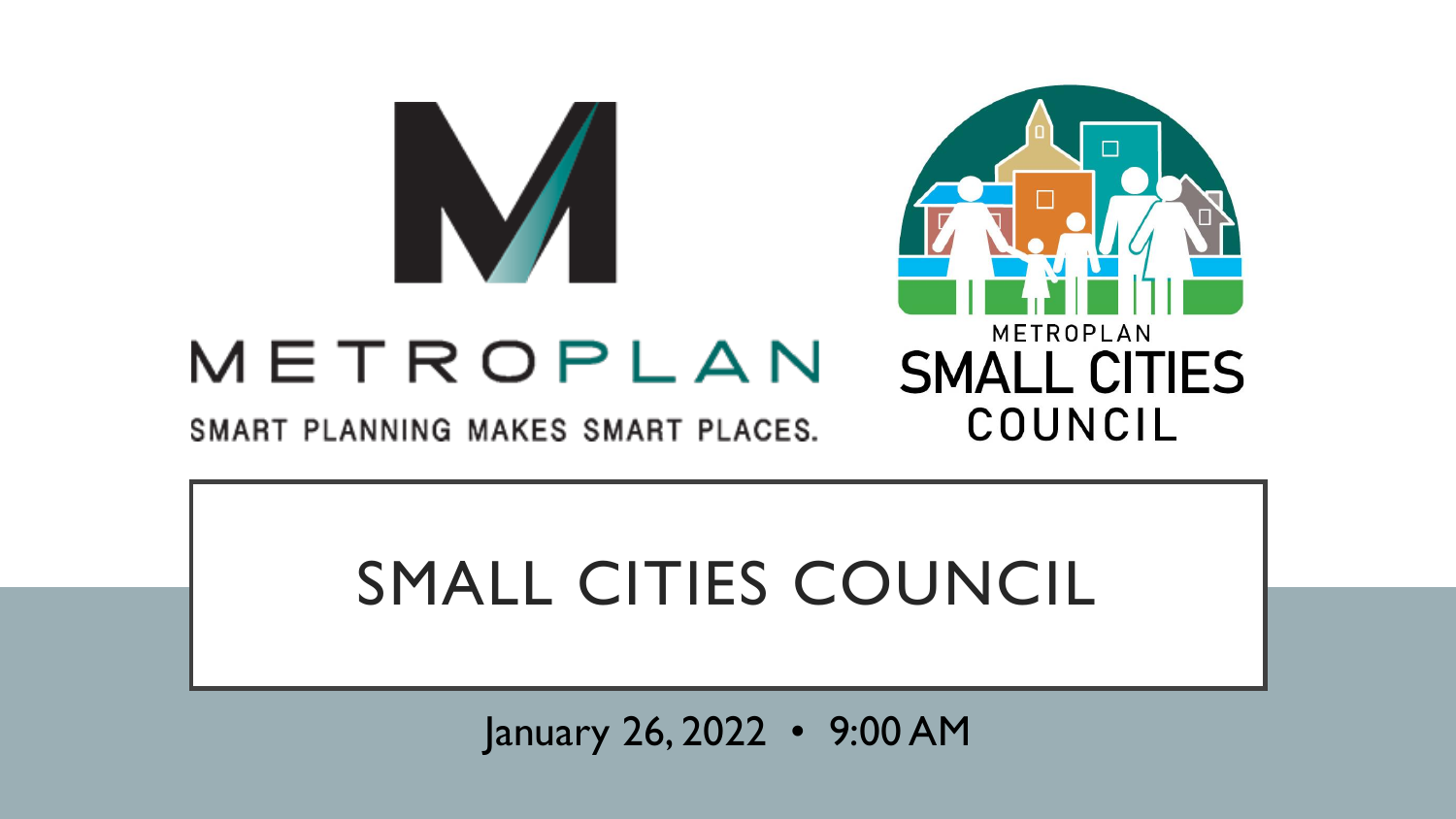- Call to Order & Welcome
- 2. Introductions & Announcements
- 3. Summaries of Previous Meetings
- 4. Metroplan Update
	- **2022 TAP Grants**
	- 2022 STBG Call for Projects
- 5. Benchmarking Trip Update
- 6. Model UDO Topics, Explained
- 7. Preview of Upcoming Meetings
- 8. Adjourn

## SCC MEMBERS

|    | Alexander         | 10. Lonoke        |
|----|-------------------|-------------------|
| 2. | Austin            | II. Mayflower     |
| 3. | <b>Bauxite</b>    | 12. Mount Vernon  |
| 4. | Cammack           | 13. Shannon Hills |
|    | Village           | 14. Traskwood     |
| 5. | <b>England</b>    | 15. Vilonia       |
| 6. | Greenbrier        | 16. Ward          |
| 7. | Guy               | 17. Wooster       |
|    | 8. Haskell        | 18. Wrightsville  |
| 9. | <b>HS Village</b> |                   |
|    |                   |                   |

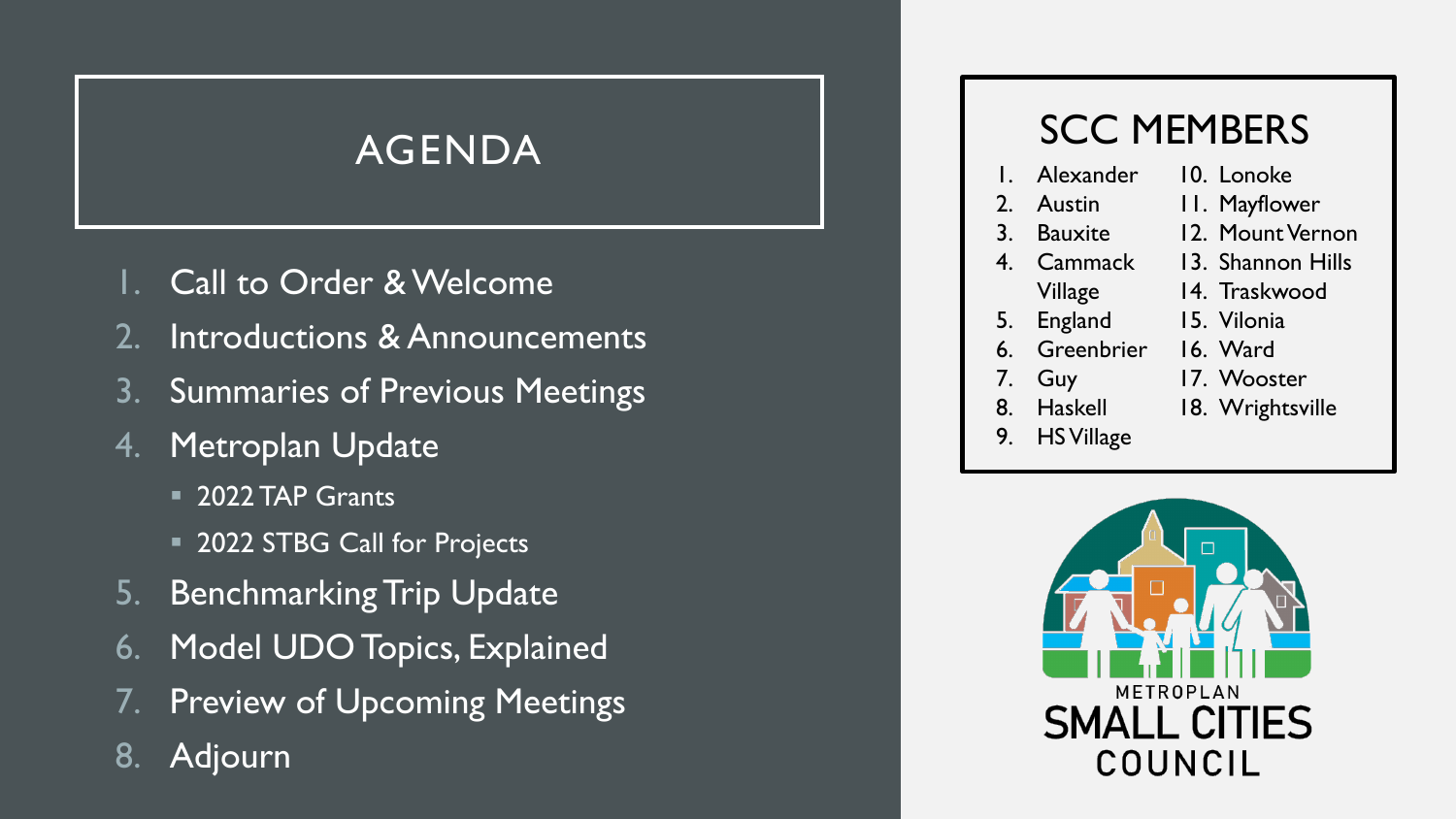

- Call to Order & Welcome
- 2. Introductions & Announcements
- 3. Summaries of Previous Meetings
- 4. Metroplan Update
- 5. Benchmarking Trip Update
- 6. Model UDO Topics, Explained
- 7. Preview of Upcoming Meetings
- 8. Adjourn

## INTRODUCTIONS & ANNOUNCEMENTS

- Projects
- Updates
- **Successes**
- Challenges
- *Volunteer for March Community Spotlight*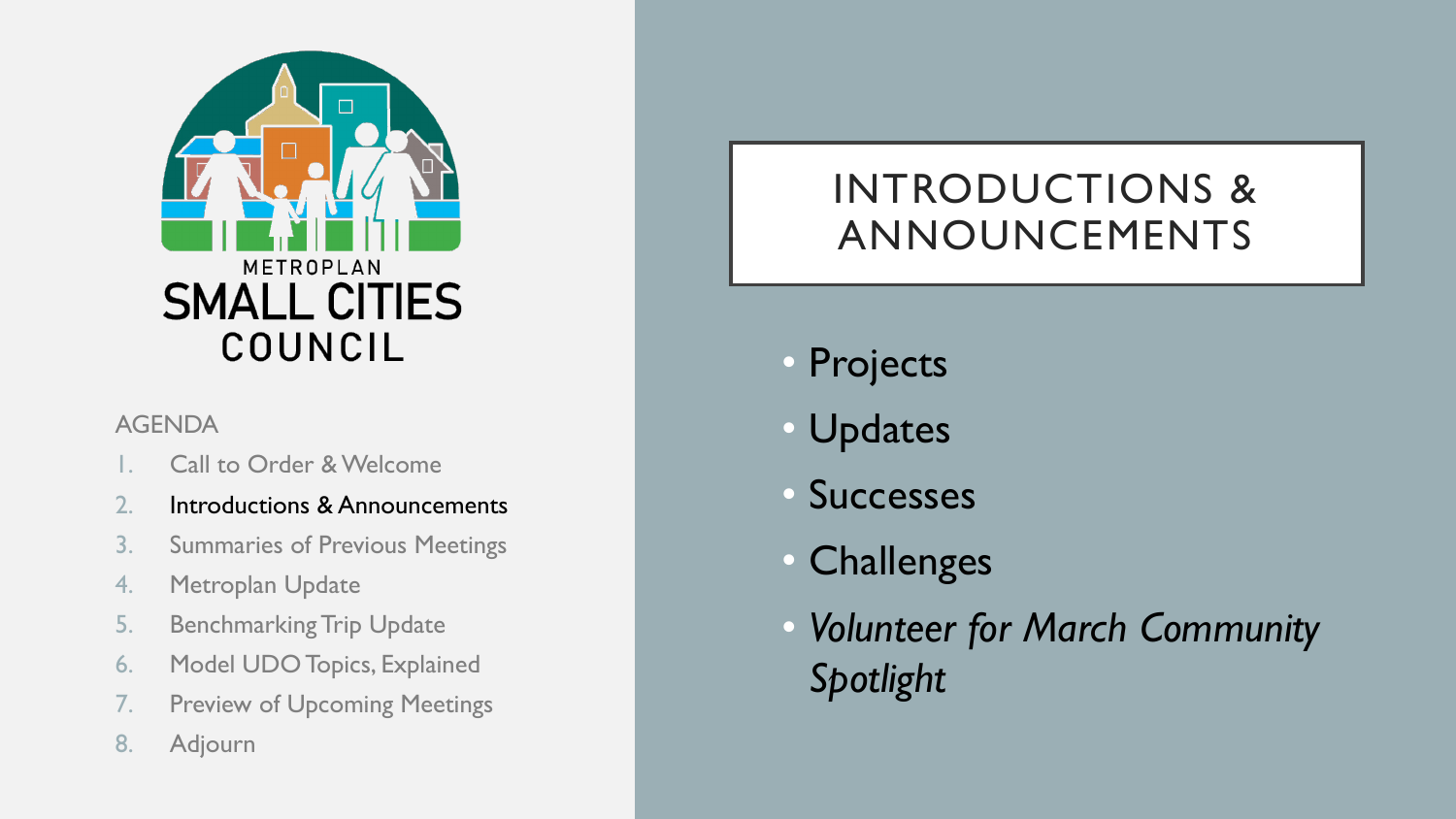

- 1. Call to Order & Welcome
- 2. Introductions & Announcements
- 3. Summaries of Previous Meetings
- 4. Metroplan Update
- 5. Benchmarking Trip Update
- 6. Model UDO Topics, Explained
- 7. Preview of Upcoming Meetings
- 8. Adjourn

## SUMMARIES OF PREVIOUS MEETINGS

### September 29, 2021 and November 17, 2021



**Small Cities Meeting Su** Wednesday, September Via Zoom **DRAFT** 

City of Shan

**City of Aus** 

City of Wa

City of Ha

City of Ma

City of Er

City of L

Little R

City of

City of

City o

Grap

CAF

Cor

Plar



**SCC Members Attending:** 

4. Ms. Jennifer Hill

5. Mayor Randy Holland<br>6. Mayor Randy Holland

6. Mayor Rangy Holland<br>7. Mayor Butch House

7. Mayor Butch House<br>8. Mayor Allan Loring

8. Mayor Trae Reed

9. Mr. Randall Green

10. Mr. Danny Hester

11. Ms. Claire Jolly

Metroplan Staff:

13. Ms. Lynn Bell

12. Mr. Mike Watson

14. Mr. Casey Covington

15. Ms. Bernadette Rhodes<br>16. Ms. Bernadette Rhodes

Guests:

2. Mayor Mike Kemp, Vice Pre

3. Mayor Bernie Chamberlair<br>3. Mayor Charles Gastineau<br>4. Ms. Jennifon Luc

Small Cities Council Meeting Summary

Wednesday, November 17, 2021 | 9:00 AM<br>Metroplan | Pulaski County Boot | 9:00 AM Medinesday, November 17, 2021 | 9:00 AM<br>Metroplan | Pulaski County Regional Building

Meeting PowerPoint slides are available at https://metroplan.org/small-city<br>Meeting PowerPoint slides are available at https://www.facebook.com/Metrop Meeting PowerPoint slides are available at https://med.page.com/Metror **SCC Members Attending:** City of Gree

- Members Accentures.<br>Mayor Sammy Hartwick, President
- 2. Mayor Mike Kemp, Vice President
- 3. Mayor Bernie Chamberlain
- 4. Mayor Charles Gastineau
- 5. Ms. Jennifer Hill
- Mayor Randy Holland 6.
- Mayor Butch House  $7<sub>1</sub>$ 8. Mayor Trae Reed

### **Guests:**

- 9. Mr. Randall Green 10. Mr. Randy McKenzie 11. Ms. Deborah Staley
- 12. Mr. Mike Stinnett
- **Metroplan Staff:** 13. Ms. Lynn Bell

14. Mr. Casey Covington 15. Ms. Bernadette Rhodes Meeting PowerPoint slides are available at https://metroplan.org/small-cities-council/<br>SCC Members Attending:<br>| Maximum Maximum Research **Thembers Attending:**<br>1. Mayor Mike Kemp, Vice President<br>2. Mayor Bernie Chamberl, Childen City of Shannon Hills City of Austin City of Ward City of Haskell City of Mayflower City of England City of Wrightsville City of Lonoke

> Little Rock Air Force Base<br>City of Mayflow Little Rock Air Force Base<br>City of Mayflower, Planning Commission<br>Little Rock Air Force Base Little Rock Air Force Base<br>Halff Associate Force Base Halff Associates

Graphics Specialist CARTS Study Dire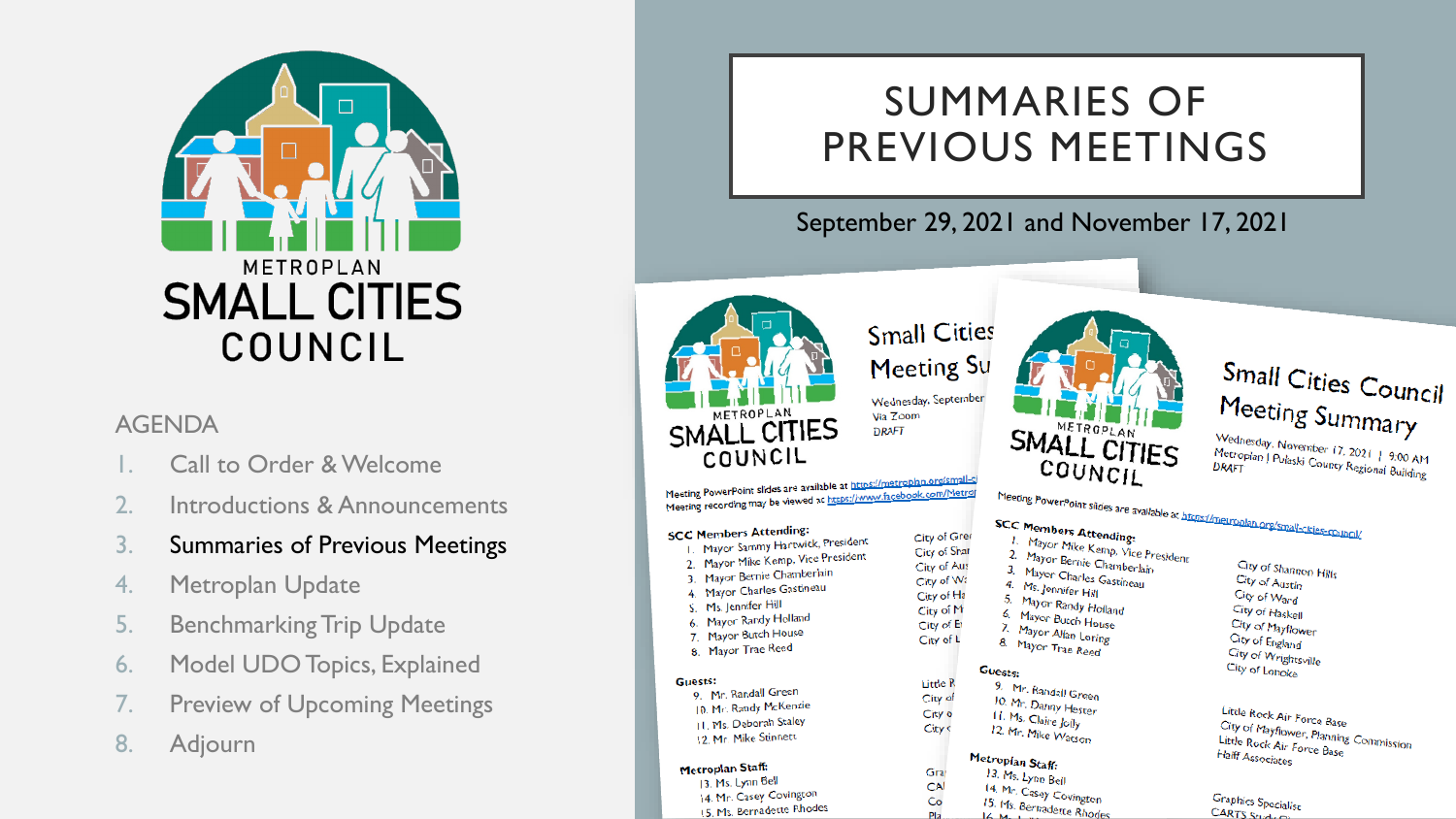

- Call to Order & Welcome
- 2. Introductions & Announcements
- 3. Summaries of Previous Meetings

### 4. Metroplan Update

- 5. Benchmarking Trip Update
- 6. Model UDO Topics, Explained
- 7. Preview of Upcoming Meetings
- 8. Adjourn

## METROPLAN UPDATE

- 2022 TAP Grants
- AGENDA **AGENDA 1999 12022 STBG Call for Projects**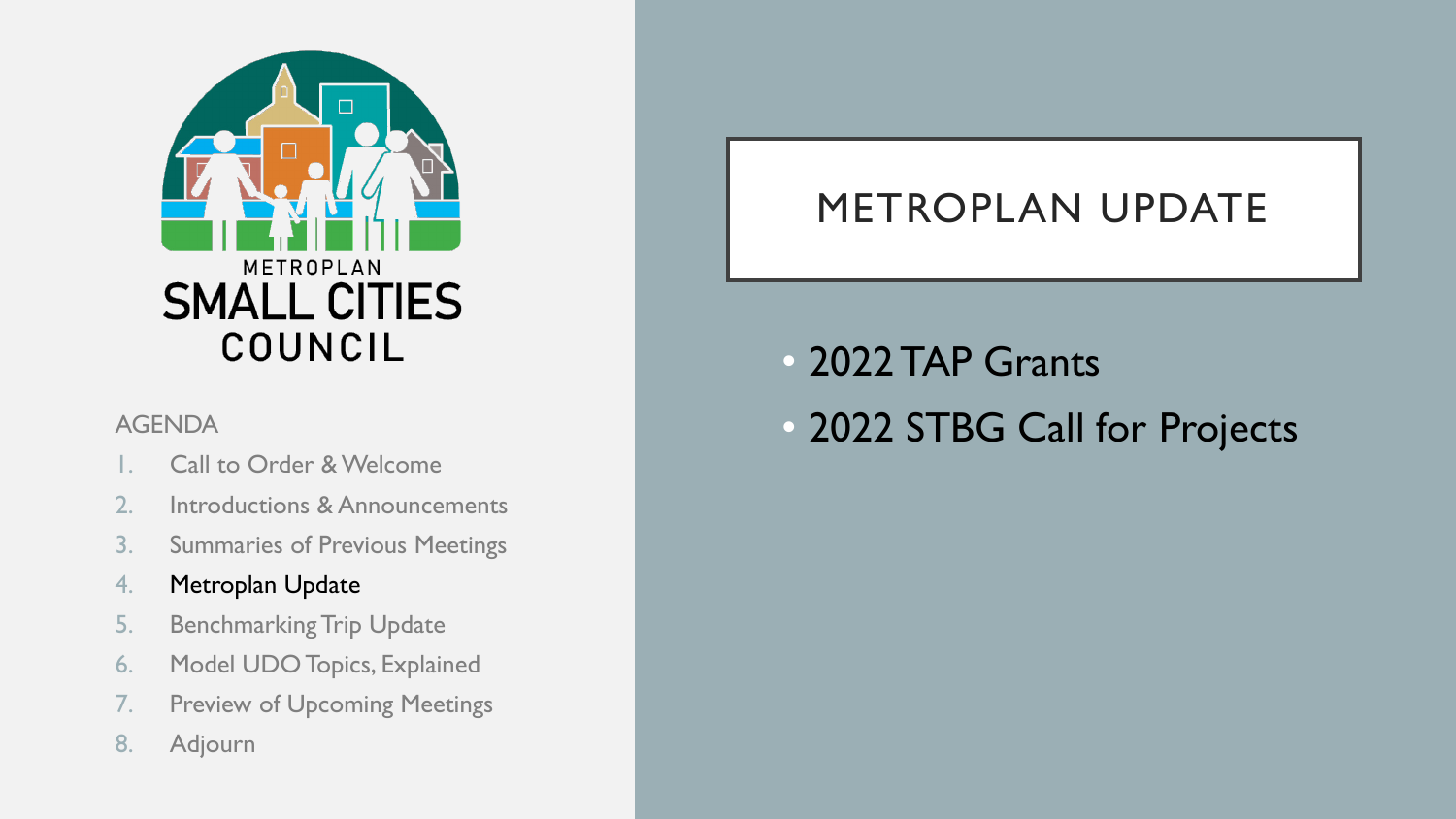

- Call to Order & Welcome
- 2. Introductions & Announcements
- 3. Summaries of Previous Meetings

### 4. Metroplan Update

- 5. Benchmarking Trip Update
- 6. Model UDO Topics, Explained
- 7. Preview of Upcoming Meetings
- 8. Adjourn

## 2022 TAP GRANTS

- 17 applications from 14 jurisdictions
- \$2,873,793 requested
- \$1,600,000 available
- Funding determination at Special Board meeting (10:00 AM)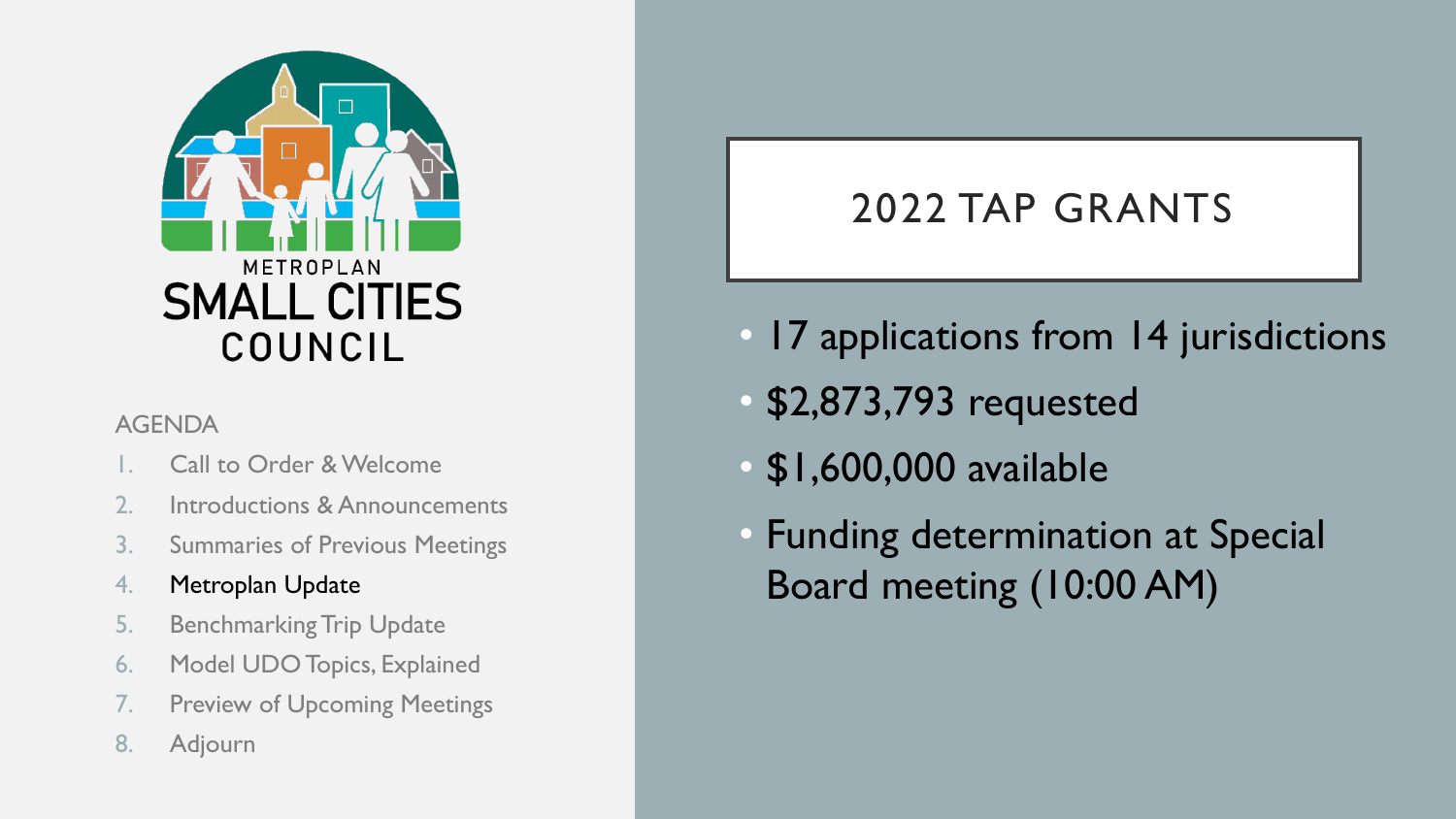

- Call to Order & Welcome
- 2. Introductions & Announcements
- 3. Summaries of Previous Meetings

### 4. Metroplan Update

- 5. Benchmarking Trip Update
- 6. Model UDO Topics, Explained
- 7. Preview of Upcoming Meetings
- 8. Adjourn

## STBG CALL FOR PROJECTS

- \$15 million available
- AGENDA  **Application release date: ~April '22**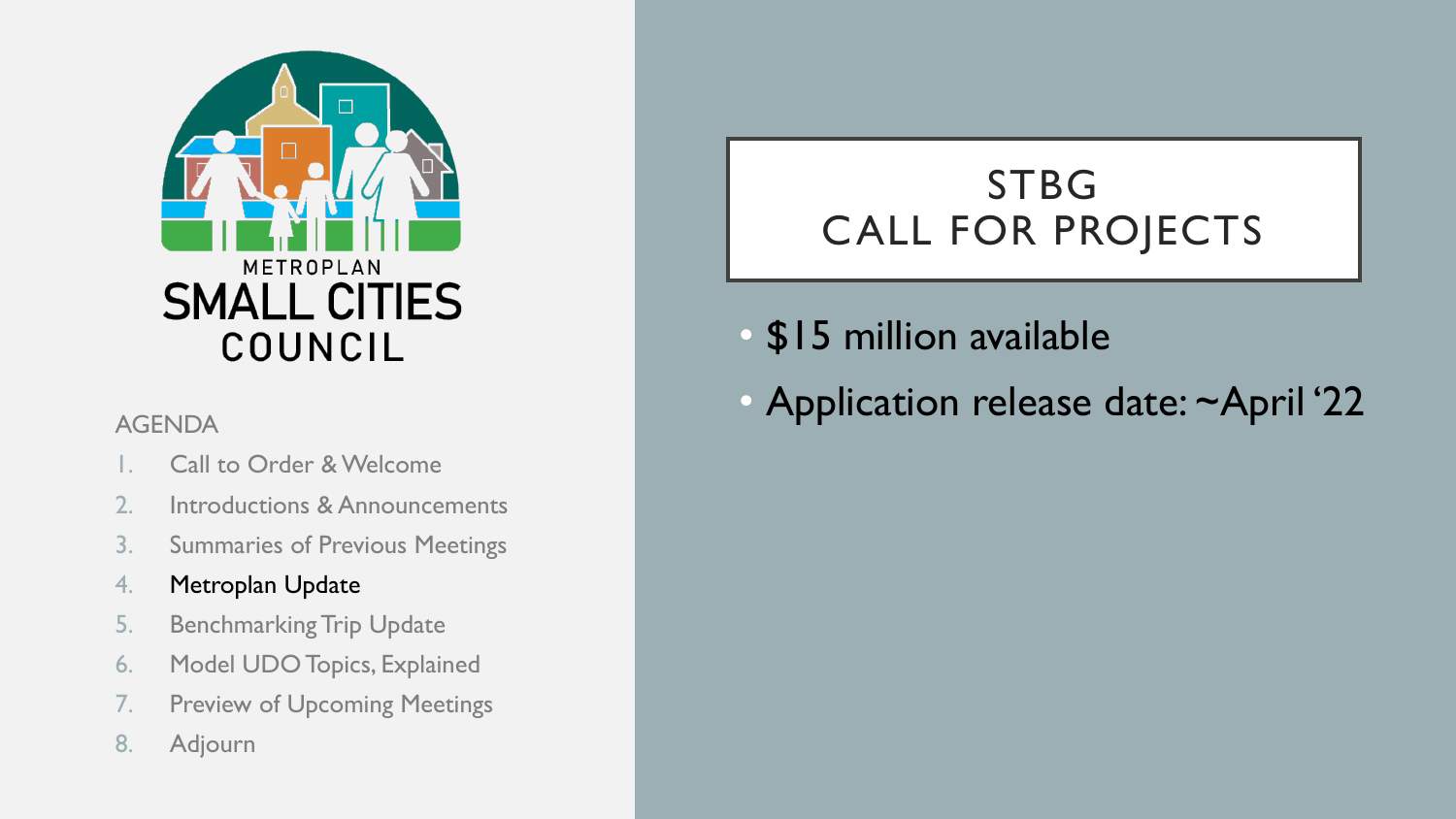

- Call to Order & Welcome
- 2. Introductions & Announcements
- 3. Summaries of Previous Meetings
- 4. Metroplan Update
- 5. Benchmarking Trip Update
- 6. Model UDO Topics, Explained
- 7. Preview of Upcoming Meetings
- 8. Adjourn

## AUGUST 2022 BENCHMARKING TRIP

- Allentown 31 points
- Fort Collins 28 points

## Possible timeframes:

- Monday, Aug. 15 Thursday, Aug. 18
- Tuesday, Aug. 16 Friday, Aug. 19
- Wednesday, Aug. 24 Saturday, Aug. 27
- Monday, Aug. 29 Thursday, Sept. 1
- Wednesday, Aug. 31 Saturday, Sept. 3 (Labor Day weekend)
- Presentation & poll at Special Board Meeting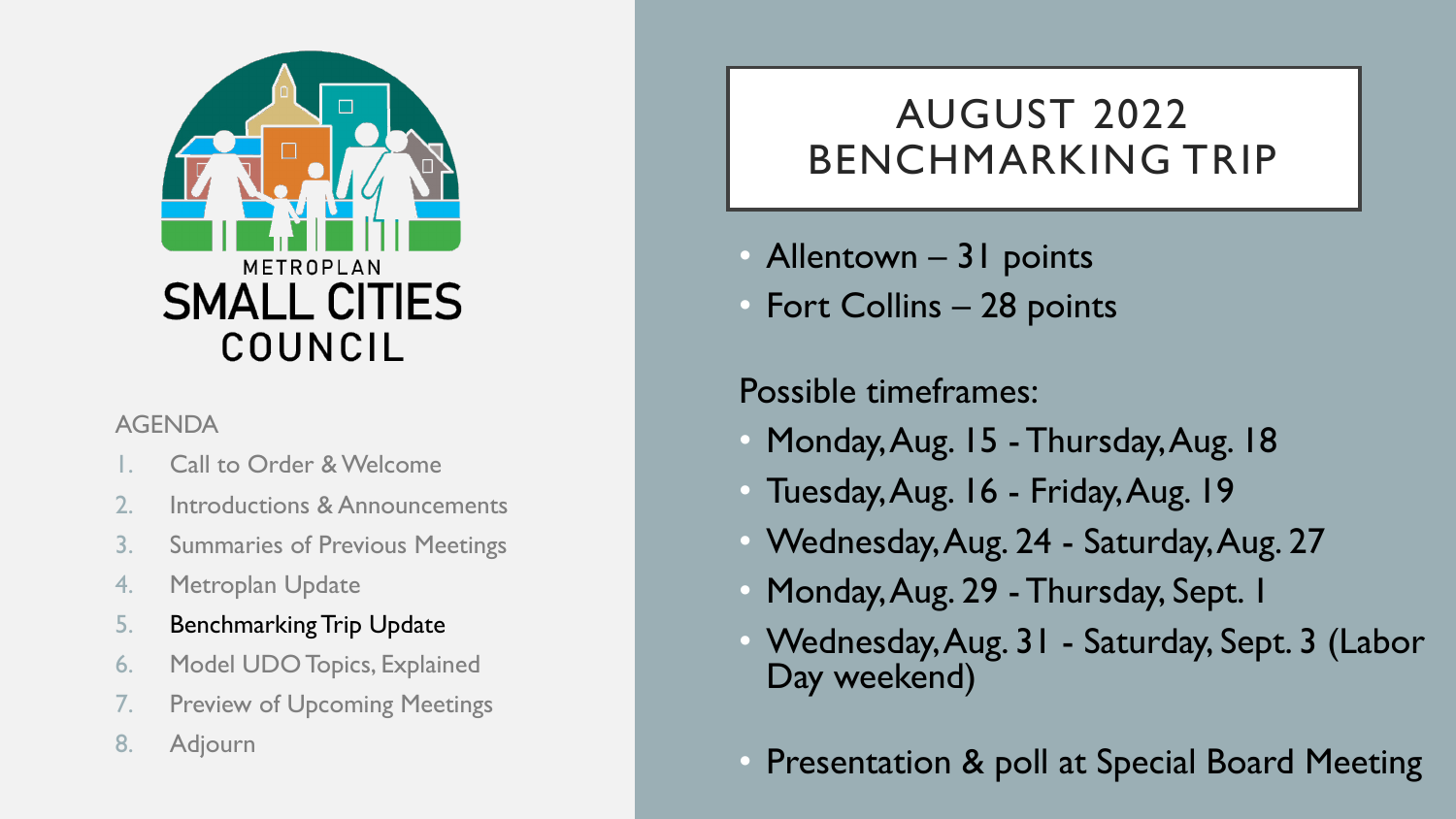

- Call to Order & Welcome
- 2. Introductions & Announcements
- 3. Summaries of Previous Meetings
- 4. Metroplan Update
- 5. Benchmarking Trip Update
- 6. Model UDO Topics, Explained
- 7. Preview of Upcoming Meetings
- 8. Adjourn

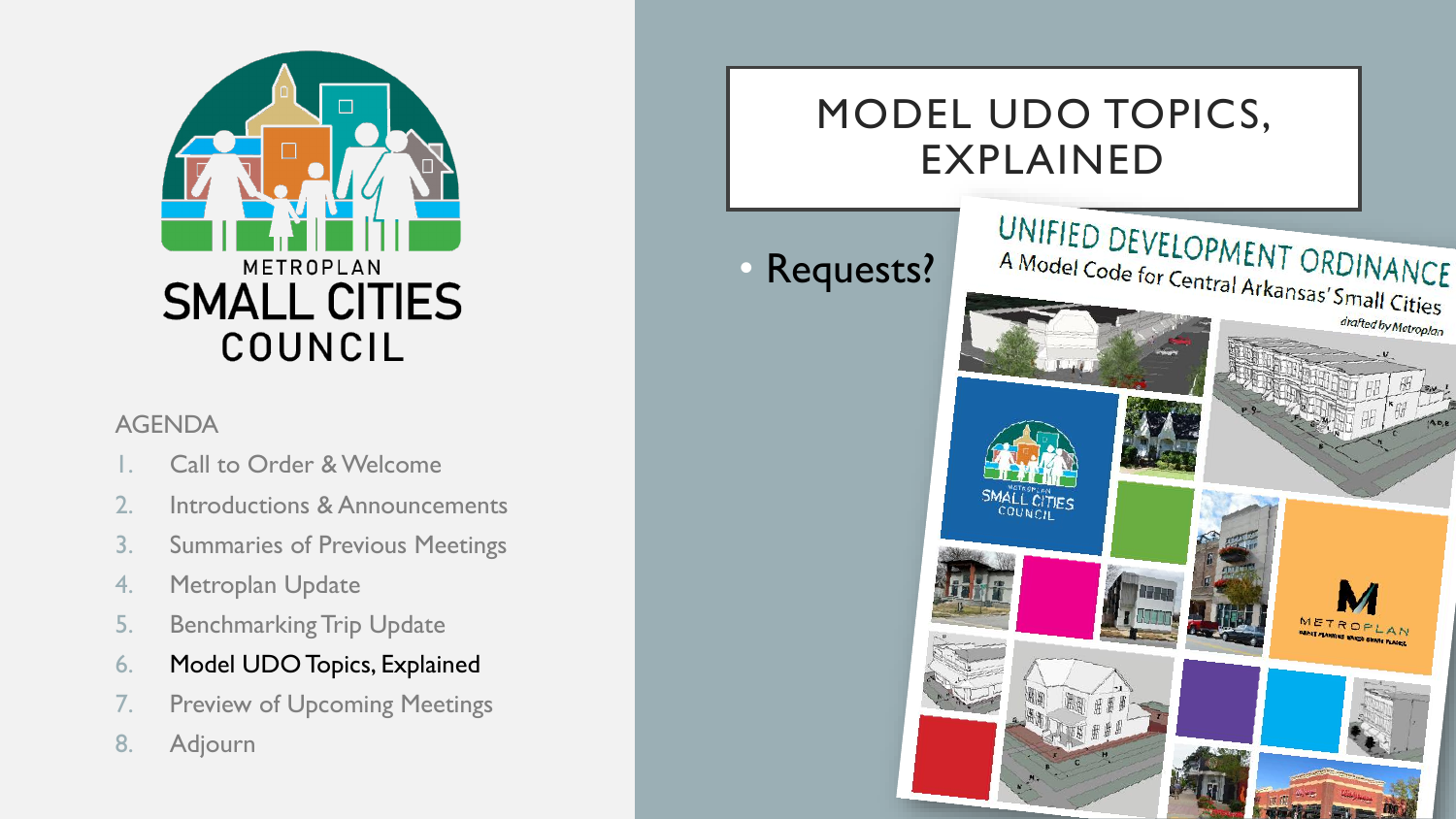

- Call to Order & Welcome
- 2. Introductions & Announcements
- 3. Summaries of Previous Meetings
- 4. Metroplan Update
- 5. Benchmarking Trip Update
- 6. Model UDO Topics, Explained
- 7. Preview of Upcoming Meetings
- 8. Adjourn

## NEXT SCC MEETING: WED, MARCH 30, 2022 @ 9AM

## MODEL UDO REVIEW WORKSHOPS

- Immediately following this meeting (same Zoom)
- 9:00 am before every full Board meeting *(even months)* –Wed, Feb. 23
- Individually with cities/planning commissions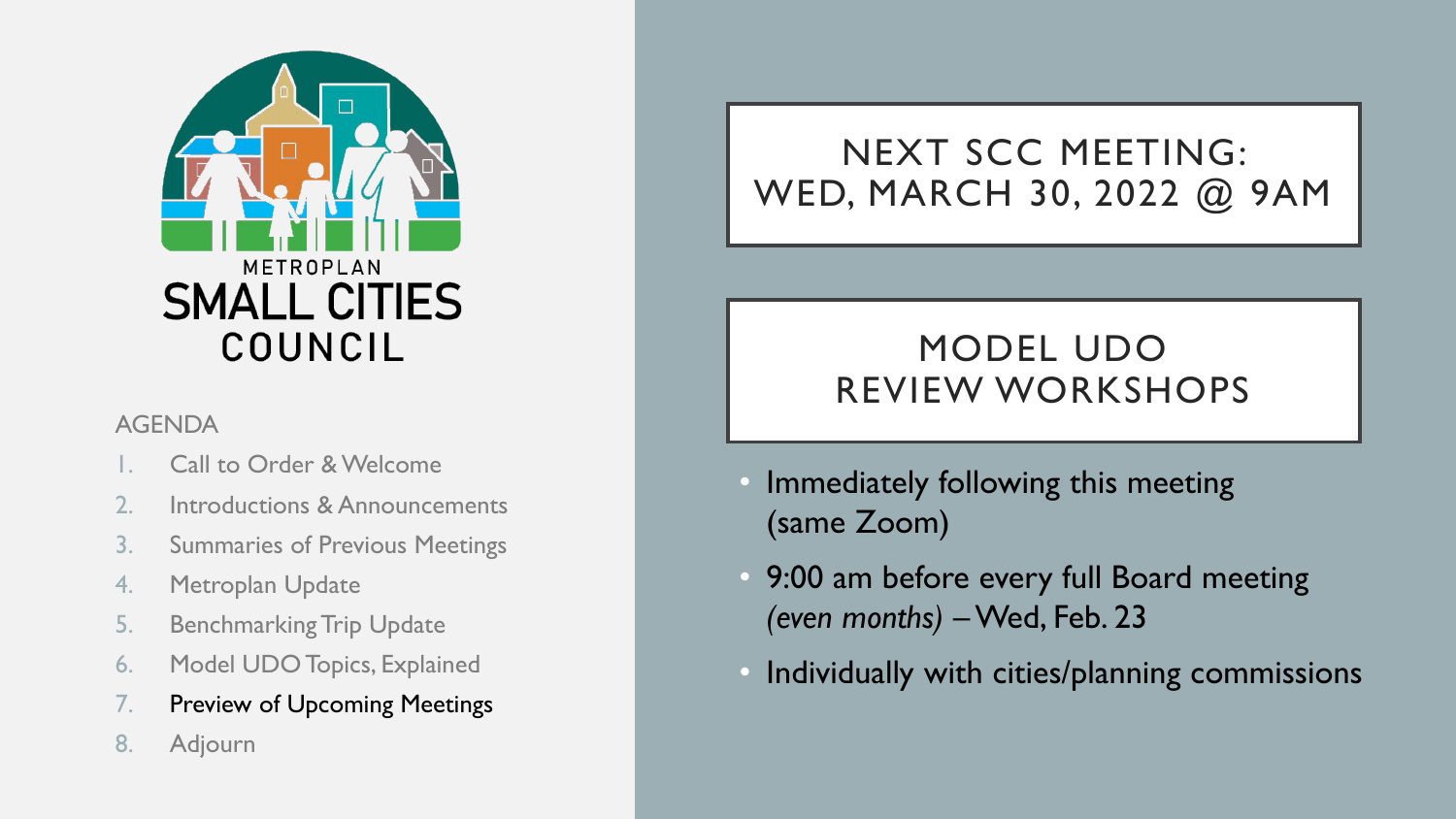*Made In Utica (MIU), a grassroots, down-and-dirty collection of twentysomethings who were sick of their city's languishing reputation, seemed to have their finger on the pulse of a community that was just waiting for a spark. MIU didn't just light the spark—they poured gasoline on it.*

**"**

*From organically creating a pro-local business movement with their annual "Utica Passport" campaign, where customers receive discounts at participating establishments, to reporting on positive news before the local news outlets could get wind of it, MIU was and continues to be the very sort of underground, community-leading hype beast that a flailing city is and was desperate for.*

**"**

## SHARE-WORTHY

*Building Something from Nothing in Utica* How a group of 20-somethings created a pro-local business movement.

<https://www.strongtowns.org/journal/2022/1/13/building-something-from-nothing-in-utica>